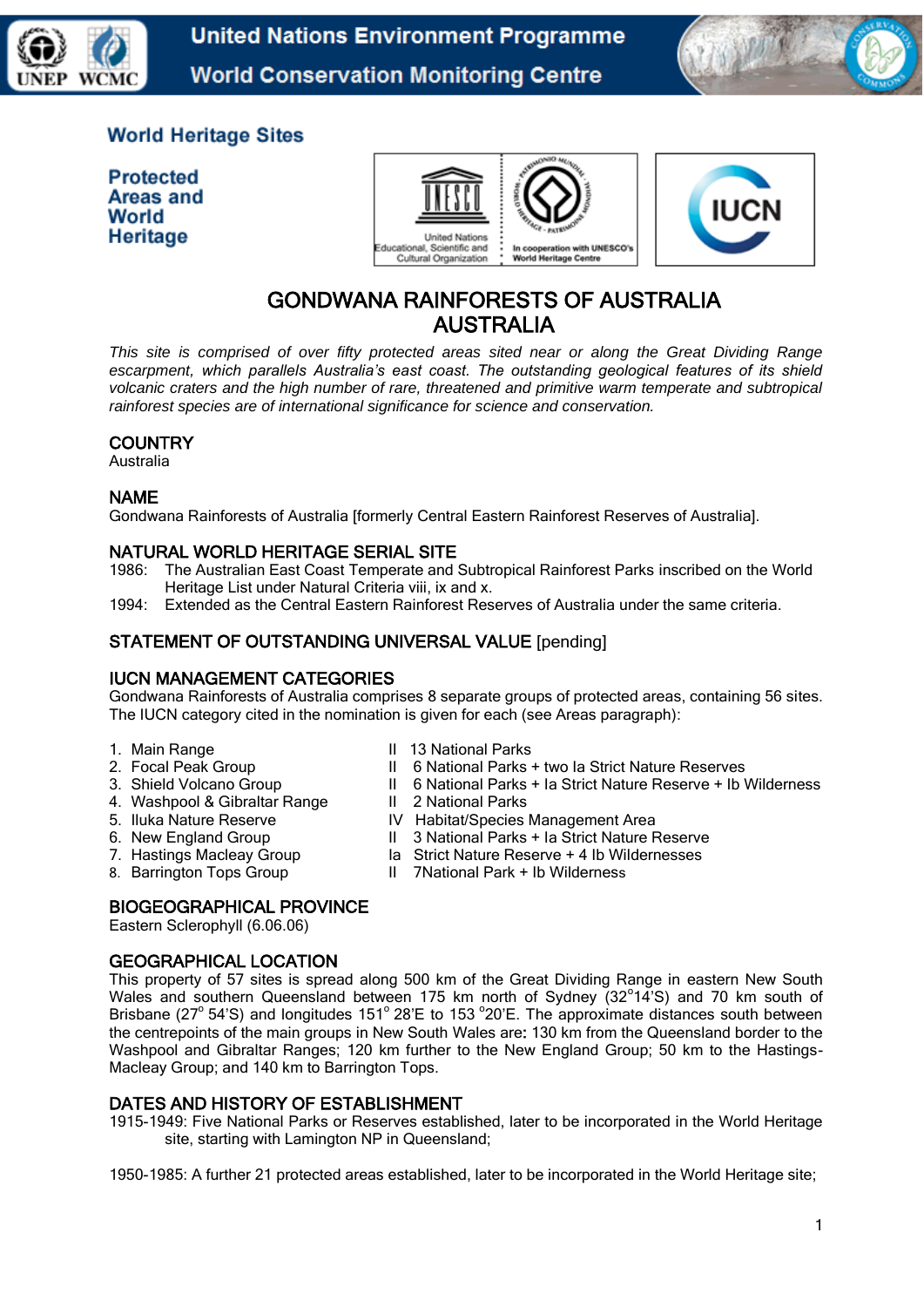- 1986: Australian East Coast Temperate and Subtropical Rainforest Parks designated a World Heritage site incorporating 16 rainforest areas in New South Wales (203,500 ha);
- 1994: Area extended by 40 sites and name changed to Central Eastern Rainforest Reserves of Australia: all the Queensland sites plus 3 New South Wales National & Wildlife Services Parks and 15 Flora Reserves added;
- 2007: Name changed to Gondwana Rainforests of Australia.

#### LAND TENURE

Governments of Queensland and New South Wales with 0.4% (14,600 ha) held by trustees. Administered by the Queensland and New South Wales National Parks & Wildlife Services.

#### AREAS

370,000 ha: 310,471 ha in New South Wales, 59,529 ha in Queensland (CERRA, 2000; UNESCO, 2008).

Note in the following table:

- The information is as given in the nomination and the World Heritage Centre list of Gondwana Rainforests of Australia sites, 2008, which does not give coordinates or areas for all the sites.
- The World Heritage area given is often only a part of the whole national or state protected area.
- The status of some protected areas has been upgraded after designation (eg: Reserve to Park).

| Inscription<br>Date     | <b>Site</b>                           | <b>IUCN</b><br>Category | Area (ha) | Coordinates<br>South x East |
|-------------------------|---------------------------------------|-------------------------|-----------|-----------------------------|
| <b>MAIN RANGE</b>       |                                       |                         | 23,691.7  |                             |
| 1994                    | Main Range National Park              | $\mathbf{  }$           | 11,500    | 27° 54' x 152° 19'          |
| 1994                    | Mt. Mistake National Park             | $\mathbf{I}$            | 5,500     |                             |
| 1994                    | Gambubal State Forest #               | Ш                       | 2,260     |                             |
| 1994                    | Goomburra State Forest #              | $\mathbf{I}$            | 2,067     |                             |
| 1994                    | Acacia Plateau Flora Reserve          | Ш                       | 585       |                             |
| 1994                    | Killarney State Forest                | Ш                       | 493.7     |                             |
| 1994                    | Teviot State Forest #                 | Ш                       | 390       |                             |
| 1994                    | Emu Vale State Forest #               | Ш                       | 268       |                             |
| 1994                    | Spicers Gap State Forest #            | $\mathbf{I}$            | 257       |                             |
| 1994                    | <b>Wilsons Peak Flora Reserve</b>     | Ш                       | 185       |                             |
| 1994                    | Gilbert State Forest #                | Ш                       | 84        |                             |
| 1994                    | Koreelah National Park                | $\sf II$                | 53        | 28° 20' x 152° 26' *        |
| 1994                    | <b>Alford Forest Reserve</b>          | $\mathbf{I}$            |           |                             |
| <b>FOCAL PEAK GROUP</b> |                                       |                         | 17,809.5  |                             |
| 1994                    | <b>Mount Barney National Park</b>     | Ш                       | 9,710     | 28°17' x 152°40'            |
| 1994                    | Tooloom National Park #               | Ш                       | 1,640     | 28° 27' x 152° 26' *        |
| 1994                    | Toonumber National Park #             | Ш                       | 1,080     | 28° 30' x 152° 46' *        |
| 1994                    | Burnett Creek State Forest #          | $\mathbf{I}$            | 1,076     |                             |
| 1994                    | Cambridge Plateau Flora Reserve #     |                         | 870       |                             |
| 1994                    | <b>Cronan Creek State Forest</b>      |                         | 795       |                             |
| 1986                    | Mount Nothofagus Flora Reserve #      | Ш                       | 650       | 28°17' x 152°37'            |
| 1994                    | <b>Mount Clunie National Park</b>     | Ш                       | 485       |                             |
| 1994                    | Captains Creek Nature Reserve #       | la                      | 380       |                             |
| 1994                    | Palen Creek State Forest              |                         | 326       |                             |
| 1994                    | Mallanganee National Park             | la                      | 222       |                             |
| 1994                    | Telemon Environmental Park            |                         | 146.6     |                             |
| 1994                    | <b>Bungdoozle Flora Reserve</b>       |                         | 145       |                             |
| 1994                    | Rabbit Board Paddock Reserve          |                         | 143.1     |                             |
| 1994                    | <b>Turtle Rock Environmental Park</b> |                         | 68.8      |                             |
| 1994                    | Prisons Purposes land                 |                         | 48        |                             |
| 1994                    | Tooloom Scrub Flora Reserve           |                         | 25        |                             |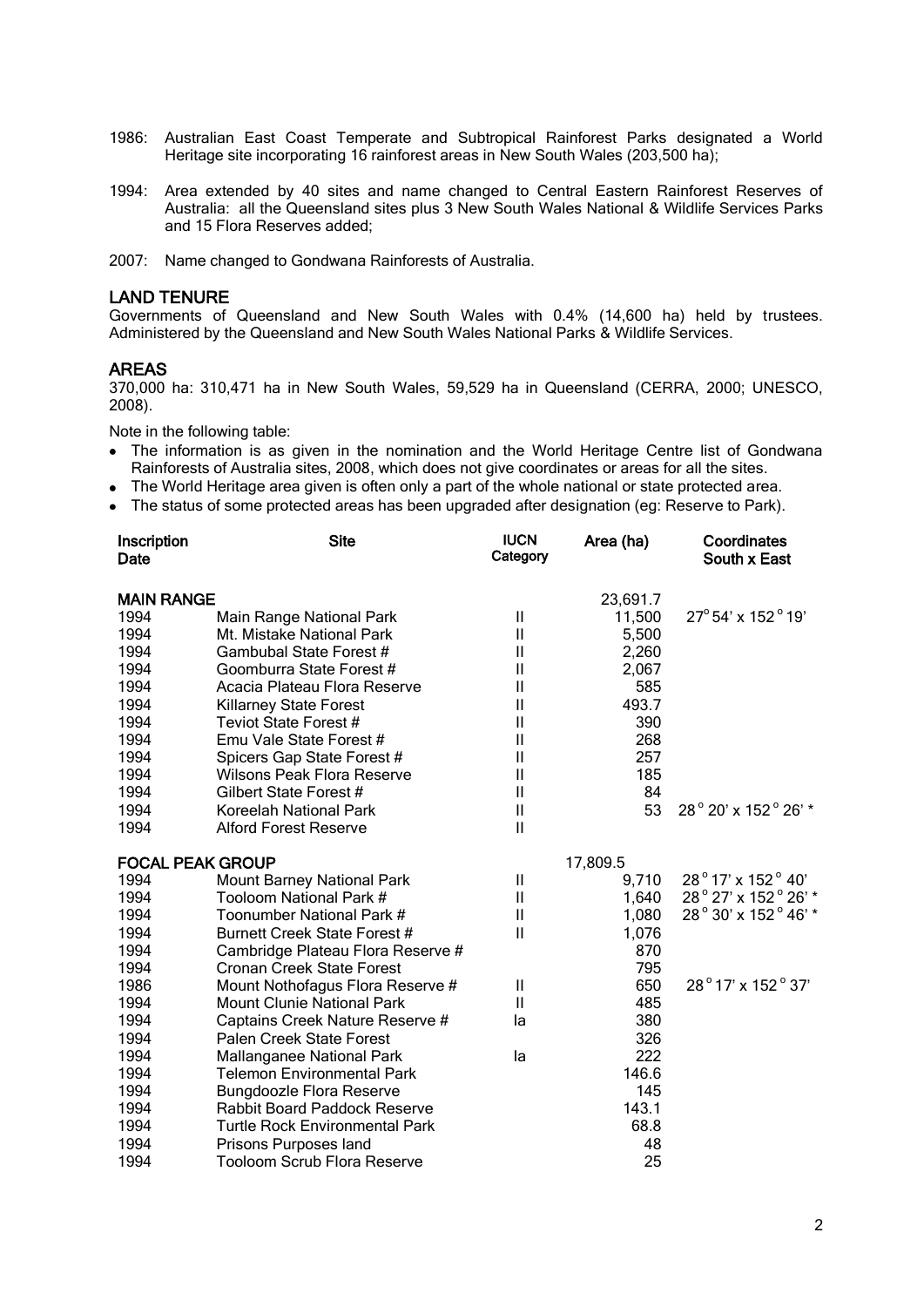| 1986<br>1994<br>1986<br>1986<br>1994<br>1986<br>1994<br>1986<br>1994<br>1999 | <b>SHIELD VOLCANO GROUP</b><br>Border Ranges National Park #<br><b>Lamington National Park</b><br><b>Nightcap National Park</b><br>Limpinwood Nature Reserve<br>Springbrook National Park #<br><b>Mount Warning National Park</b><br>Mount Chinghee National Park<br>Numinbah Nature Reserve<br>Amaroo Flora Reserve<br>Mebbin Lagoons Flora Reserve | Ш<br>Ш<br>$\mathsf{I}$<br>Ib<br>$\mathsf{I}$<br>$\mathsf{I}$<br>$\mathbf{I}$<br>la | 66, 195<br>31,229<br>20,500<br>4,945<br>2,646<br>2,480<br>2,380<br>1,110<br>858<br>36<br>11 | 28°21' x 152°53'<br>28° 08 x 153° 07'<br>28° 32'x 153° 17'<br>28°18' x 153°11'<br>28° 12' x 153° 18'<br>28° 24' x 153° 16'<br>28° 18' x 152° 57'<br>28°14' x 153°17' |
|------------------------------------------------------------------------------|------------------------------------------------------------------------------------------------------------------------------------------------------------------------------------------------------------------------------------------------------------------------------------------------------------------------------------------------------|------------------------------------------------------------------------------------|---------------------------------------------------------------------------------------------|----------------------------------------------------------------------------------------------------------------------------------------------------------------------|
|                                                                              | <b>WASHPOOL &amp; GIBRALTAR RANGE</b>                                                                                                                                                                                                                                                                                                                |                                                                                    | 45,124                                                                                      |                                                                                                                                                                      |
| 1986                                                                         | <b>Washpool National Park</b>                                                                                                                                                                                                                                                                                                                        | Ш                                                                                  | 27,715                                                                                      | 29° 52' x 152° 20'                                                                                                                                                   |
| 1986                                                                         | Gibraltar Range National Park                                                                                                                                                                                                                                                                                                                        | $\mathbf{II}$                                                                      | 17,273                                                                                      | 29° 27' x 152° 21'                                                                                                                                                   |
|                                                                              | <b>ILUKA NATURE RESERVE</b>                                                                                                                                                                                                                                                                                                                          |                                                                                    |                                                                                             |                                                                                                                                                                      |
| 1986                                                                         | Iluka Nature Reserve                                                                                                                                                                                                                                                                                                                                 | ${\sf IV}$                                                                         | 136                                                                                         | 29°14' x 153°22'                                                                                                                                                     |
| <b>NEW ENGLAND GROUP</b>                                                     |                                                                                                                                                                                                                                                                                                                                                      |                                                                                    | 39,506                                                                                      |                                                                                                                                                                      |
| 1986                                                                         | New England National Park #                                                                                                                                                                                                                                                                                                                          | Ш                                                                                  | 29,985                                                                                      | 30° 28' x 152° 29'                                                                                                                                                   |
| 1986                                                                         | Dorrigo National Park #                                                                                                                                                                                                                                                                                                                              | Ш                                                                                  | 7,885                                                                                       | $30°$ 21' x 152 $°$ 48'                                                                                                                                              |
| 1986                                                                         | Mt. Hyland Nature Reserve #                                                                                                                                                                                                                                                                                                                          | la                                                                                 | 1,636                                                                                       | 30° 10' x 152° 26'                                                                                                                                                   |
| 1994                                                                         | <b>Cunnawarra National Park</b>                                                                                                                                                                                                                                                                                                                      | $\mathsf{I}$                                                                       |                                                                                             |                                                                                                                                                                      |
|                                                                              | <b>HASTINGS-MACLEAY GROUP</b>                                                                                                                                                                                                                                                                                                                        |                                                                                    | 134,181                                                                                     |                                                                                                                                                                      |
| 1994                                                                         | Oxley Wild Rivers National Park #                                                                                                                                                                                                                                                                                                                    | 1b                                                                                 | 93,220                                                                                      | 30° 52' x 152° 02 *                                                                                                                                                  |
| 1986                                                                         | Werrikimbe National Park #                                                                                                                                                                                                                                                                                                                           | 1b                                                                                 | 35,178                                                                                      | 31° 10' x 152° 15                                                                                                                                                    |
| 1994                                                                         | The Castles Nature Reserve                                                                                                                                                                                                                                                                                                                           | 1b                                                                                 | 2,360                                                                                       |                                                                                                                                                                      |
| 1986                                                                         | <b>Mount Seaview Nature Reserve</b>                                                                                                                                                                                                                                                                                                                  | 1a                                                                                 | 1,703                                                                                       | 31° 20' x 152° 11'                                                                                                                                                   |
| 1986                                                                         | Willi Willi National Park                                                                                                                                                                                                                                                                                                                            | 1b                                                                                 | 1,610                                                                                       | 31° 09' x 152° 26'                                                                                                                                                   |
| 1994                                                                         | Fenwicks Scrub Flora Reserve                                                                                                                                                                                                                                                                                                                         |                                                                                    | 110                                                                                         |                                                                                                                                                                      |
|                                                                              | <b>BARRINGTON TOPS AREA</b>                                                                                                                                                                                                                                                                                                                          |                                                                                    | $39,653+$                                                                                   |                                                                                                                                                                      |
| 1986                                                                         | Barrington Tops National Park #                                                                                                                                                                                                                                                                                                                      | Ib                                                                                 | 39,120                                                                                      | 31° 56' x 151° 29'                                                                                                                                                   |
|                                                                              | Mt. Royal National Park #                                                                                                                                                                                                                                                                                                                            | $\mathbf{I}$                                                                       | 230                                                                                         | 32° 12' x 151° 18"*                                                                                                                                                  |
| 1994                                                                         | Kerripit Beech Flora Reserve                                                                                                                                                                                                                                                                                                                         |                                                                                    | 243                                                                                         |                                                                                                                                                                      |
| 1994                                                                         | Jerusalem Creek Flora Reserve                                                                                                                                                                                                                                                                                                                        |                                                                                    | 60                                                                                          |                                                                                                                                                                      |

 $#$  = part of a larger park:  $+$  = centrepoint of area of National Park

# **ALTITUDE**

From sea level (at Iluka) to 1,615m (Point Lookout in New England Range).

# PHYSICAL FEATURES

The 56 sites are located in seven groups of reserves spread along the 500 km-long line of mountain ranges, lesser chains and isolated peaks of and radiating from the Great Dividing Range and Great Escarpment which parallel the eastern Australian coast some 100 km inland. The area was uplifted between 90 and 30 million years ago and experienced volcanic activity between 50 and 18 mya, forming plateaus into which erosion, especially from the east, cut steep escarpments and deep ravines. From the Queensland border the Main Range continues north for some 100 km and the Focal Peak and Shield Volcano groups of the McPherson Range extend east along the border some 100 km towards the sea. From the state border the New England Range contains the Washpool and Gibraltar Range group 130 km south and the New England group 250 km south; at 300 km the Hastings-Macleay group surrounds the Hastings Range, and the Mt. Barrington massif is located 440 km south. This backbone is formed of a series of remnant Tertiary shield volcanoes and volcanic basalt and rhyolite lava flows over a basement largely of late Palaeozoic and early Mesozoic sediments, forming plateaus where erosion of the margin has cut the land into dramatic scenery. The soils are moderately fertile red clayey krasnozems on the plateaus and brown prairie soils on the slopes derived from basalt and basic igneous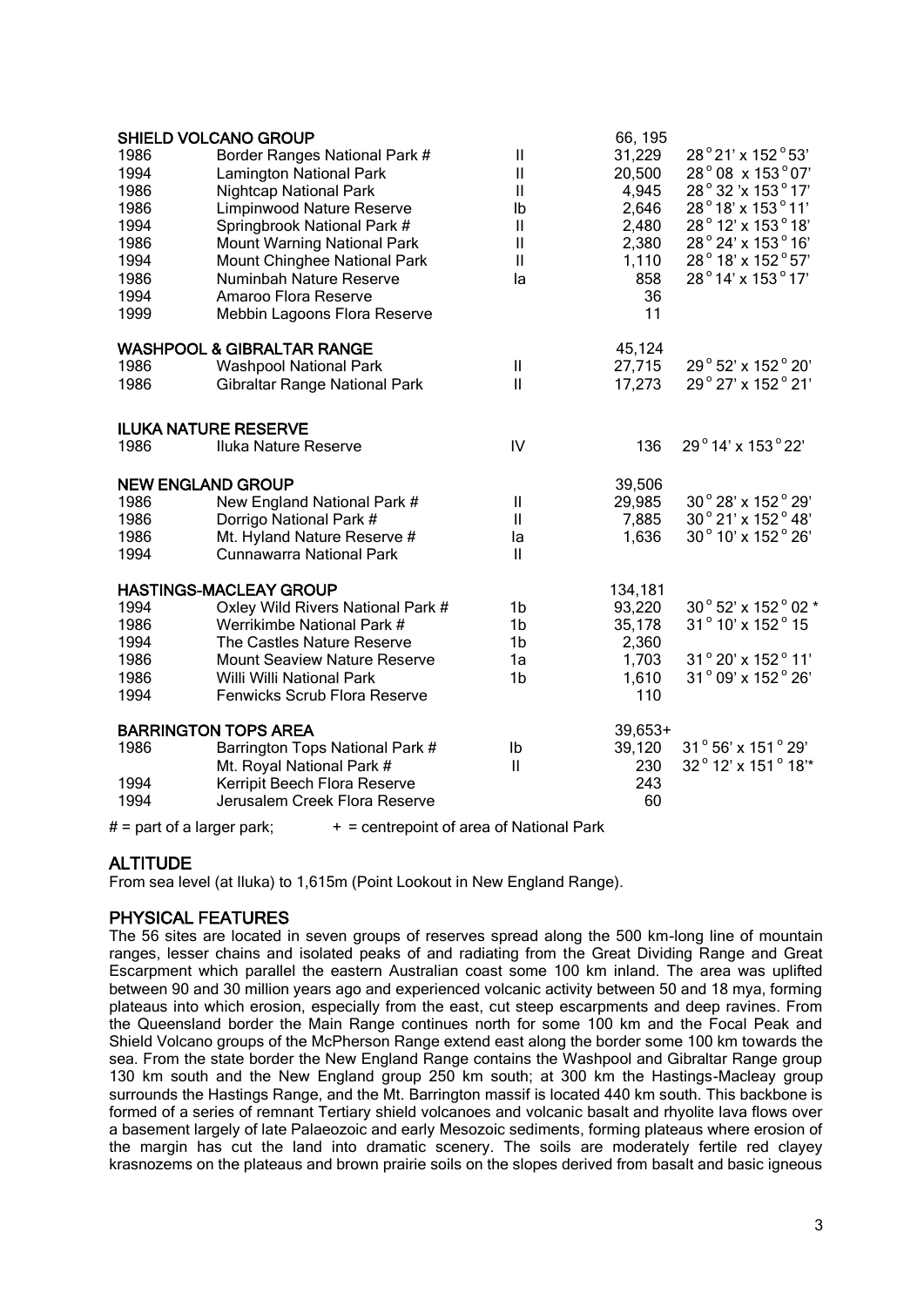rocks, and yellow podzolic soils from the acid rhyolite and trachyte rocks which are much less fertile. Colluvial and alluvial soils also support rainforests.

Main Range. Most of the reserves are contiguous, lying north-south along the range which extends from the Mistake Mountains in the north to the state border. The eastern edge of the range is a steep escarpment generally coinciding with the Great Divide. Peaks up to 1,100m rise above a broad valley to the east. West of the divide the basalt plateau has been strongly dissected by streams, leaving only ridges with small remnants between. The upper scarp consists of basalt cliffs of late Oligocene to early Miocene age of layers of lava up to 900m thick under the highest points of the divide which spread over 160,000 ha of the plateau. Talus slopes often obscure the lower volcanic rocks and the contact with the underlying Mesozoic sediments. There are two formations of almost equal thickness: below the basalt upper layer the Governors Chair volcanics contains trachyte members interbedded with basalts which show in outstanding cliff faces at The Steamers and in Emu Creek. The Main Range is drier than the McPherson Range, but has three major waterfalls (DASET, 1992).

Focal Peak Group. This is on the state border between the Main Range and Shield Volcano Group. The sites are contiguous except those extending south along the Richmond Range. The Mount Barney Complex consists of a variety of intrusive igneous rocks some 23-20 million years old, in several centres of basalt and rhyolite eruption along an east-west line, including Mount Gillies and the Focal Peak volcano. Mount Barney itself is composed of granophyre about 24 million years old. The Richmond Range paralleling the Dividing Range on the east has isolated caps of basalt.

Shield Volcano Group. The sites, many of which are contiguous, lie in the Border Ranges which include large areas north and south of the state border and along the McPherson Range to the east. These mountains are formed from predominantly basaltic lavas deposited in the Tertiary in many layers. The main Border Range sites are recognisably remnants of the erosion caldera of the Tweed Shield Volcano, one of the largest and best preserved in the world, considering its age of 20.5-23.5 million years, with a floor eroded to the basement rock by the Tweed River. The landscape is characterised by its eroded remains, by sloping valleys below vertical rhyolite cliffs, and features such as the tiers of Mount Lindesay. Mount Chinghee to the north and Mount Warning and the Nightcap Range in New South Wales are isolated massifs.

The prominent peak of Mount Warning is separated from the shield by a deep broad valley eroded below the lowest basalts to expose the basement of Palaeozoic and Mesozoic rocks. It is the original neck of a volcano of more resistant syenite, gabbro and monzonite than the surrounding basalt and rhyolite, and stands out as an isolated plug. In its vast erosion caldera, basalts and rhyolites of the shield have been cut back uniformly to give precipitous cliffs in an arc around the central mass. The lavas of its upper slopes have been differentially eroded by radial streams, leaving ridges and sloping remnants of plateau. It is one of the world's largest examples of this landform. Some Triassic volcanic rocks are also exposed north and south of the mountain. A range of rock types from extensive main flows and from numerous subsidiary vents have eroded to form different soil types. (DASET, 1992).

Washpool and Gibraltar Range. This group forms a continuous block of mountains at the eastern edge of the New England tablelands, bounded by the Timbarra, Mann and Clarence rivers. The reserve boundary follows the Demon Fault, marked by the Timbarra River on the west and the escarpment on the east. Gibraltar Range is a high tableland at almost 1,200m which extends north into Washpool Park as a series of high ridges and plateaus separated by sharply dissected steep valleys. Swamps up to 0.5 km wide and 2 km long are widespread. The main rock types are a middle Palaeozoic sequence of metasediments (argillites, greywackes and feldspar porphyries with minor chert horizons) which outcrop in the east of both parks, overlaid by a late Permian volcanic complex, over much of the southern part of Washpool Park, and a Permo-Triassic granite, which intrudes both the older rock formations in Gibraltar Range Park and has weathered to give grass balds and sedge swamps on the summit, and the tors that are spectacular landscape features of this Park.

Iluka Nature Reserve. A small isolated site on a coastal peninsula 90 km due east of the Washpool and Gibraltar Ranges. It consists of a series of dune ridges of siliceous sand that contain significant quantities of the heavy minerals rutile, zircon and ilmenite. Underlying the sand is a complex of Triassic/Jurassic sedimentary rocks, which outcrop in a series of low headlands. Soils are well-drained and poor in nutrients (DASET, 1992).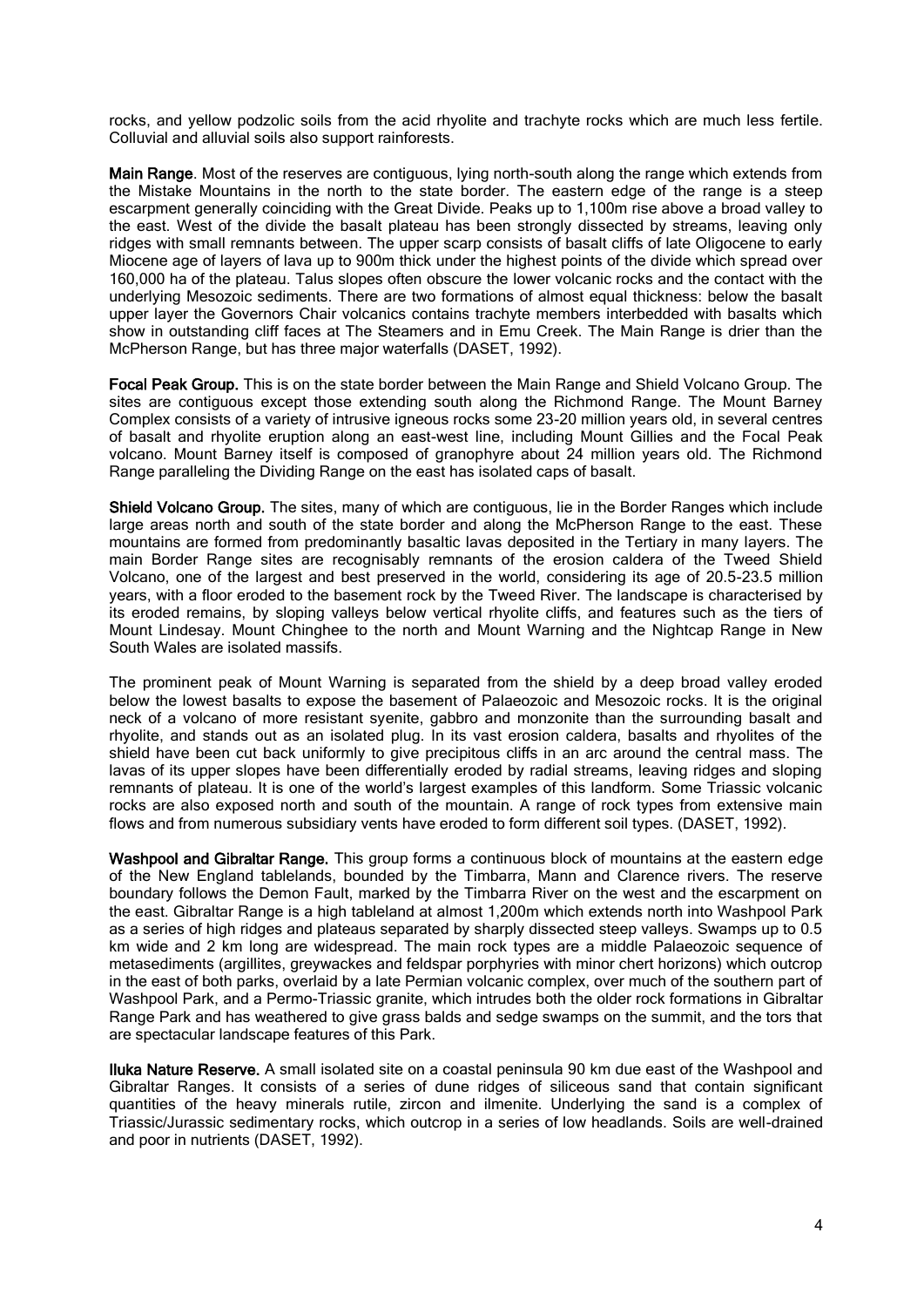New England Group. The New England, Dorrigo and Cunnawarra National Parks include parts of both the Great Escarpment and coastal lowlands. The erosion of the Dorrigo volcanic plateau by the westward retreat of the escarpment is its outstanding feature. Its sweep in a rugged amphitheatre around the remnant plug of Ebor Volcano and the headwaters of Bellinger Valley is one of the most impressive sections of the whole Great Escarpment. Its Tertiary basalt outcrops along the rim of the escarpment in New England National Park and its eroded sediments yield the high nutrient colluvial and alluvial soils lower down. The lowlands below the escarpment overlie a complex of Carboniferous/Permian metamorphic and sedimentary rocks of slate, phyllite, sandstone and conglomerate. Ebor Volcano basalt outcrops only in the west of Dorrigo Park. Much of the plateau is of Carboniferous metamorphic rocks (argillites and slates) which also underlie Mount Hyland Nature Reserve some 35 km north. Igneous rocks of Permian age outcrop in the southern part of Dorrigo Park.

Hastings-Macleay Group. This group lies in the rugged upper watersheds of the Hastings, Forbes and Macleay rivers. The spectacular gorges of Oxley Wild Rivers National Park are in the heavily dissected country of the upper Macleay, an extension of the New England Tablelands. It includes part of the Great Escarpment where the sharp break between the plateau and the escarpment appears clearly in the gorges of the upper Macleay. There are spectacular lookouts at Wollomombi and Long Point. The Forbes and Hastings valleys contrast markedly. Both rivers fall over comparable distances, the Forbes at an even gradient, the Hastings, by a series of steps in a deeply incised gorge with two major waterfalls and several others. The geology of the area was imperfectly known at the time of designation. Both the Forestry Commission (1981) and the National Parks & Wildlife Service (1981) noted discrepancies between their observations and the published geological map. An intrusive complex of dacite with sedimentary and metamorphic rocks of Palaeozoic age comprises the predominant rock form. In the Kunderang Brook section of Werrikimbe National Park and in the southern half of The Castles Nature Reserve, these include a narrow belt of Lower Permian limestone with some caves. On Mount Seaview there are outcrops of Permian ultra-basic serpentine.

Barrington Tops Area. Barrington Tops is part of a 1,200-1,580m basalt plateau extension of the Liverpool Range to the east of and partly connected to, the Great Escarpment, with steep rugged slopes on all sides. Before the eruption some 44-45 million years ago of the Barrington Volcano, the land was relatively low with a surface cut across a basement of steeply dipping Palaeozoic sediments. A number of hills of Permian granite rise above the subdued relief. Eruption of the volcano was probably centred close to present Mount Barrington, produced massive basalt lava flows. These now remain only in plateau remnants and ridges at the highest points of the massif. Since the eruptions, erosion has cut steep-sided valleys 1,000m deep and distinct scarps over much of the plateau which forms the upper catchments of six major rivers (DASET, 1992).

## CLIMATE

The escarpment in New South Wales and Queensland forms a barrier to rain-bearing clouds from the east, resulting in relatively high rainfall near the coast. At high levels there is persistent low cloud and fog; Mt. Barrington occasionally even has snow. Rainforests grow where the annual rainfall exceeds 1,500mm; dry rainforest is found when it drops below 1,300mm and some sheltered stands receive less than 900mm. Rain falls year-round but with a late summer maximum which can reach almost 3000mm in northeastern sites, falling to 1,400mm in lower areas further from the coast, and a winter minimum from July to August. Infrequent cyclones from the east and southeast can cause extensive damage, and dry west and northwest winds in winter can aggravate the fire hazard (DASET, 1992). Summer temperatures in the warm subtropical area average 25°-30°C, and 22°-23°C inland, falling to 13°-14°C in winter. Barrington Tops in the south has summer temperatures of 13°-26 °C and in winter, 6°-20°C.

## **VEGETATION**

Rainforests cover only about 0.3 % of Australia, but they contain about half of all Australian plant families. The nominated sites include one of the most extensive areas of subtropical rainforest in the world, large areas of warm temperate rainforest and nearly all Australia's cool temperate rainforest of Antarctic beech Nothofagus moorei, plus dry rainforest, wet sclerophyll forests and montane heathlands. The property is an archipelago of sites in a sea of fire-prone eucalypt forest and agricultural lands, harbouring over 200 species of conservation significance. Among them are rare and endemic plants and animals, some relatively recently evolved, others, relict and primitive plant families. Several of these are related to fossils from Gondwanaland, the landmass that Australia parted from between approximately 53 to 45 million years ago. Its forests were dominated by two ancient genera, Nothofagus and Araucaria and the sites cover the best areas in Australia where the two genera still co-exist. Especially along the border between the states, a large number of distinct habitat types occur in the relatively small area of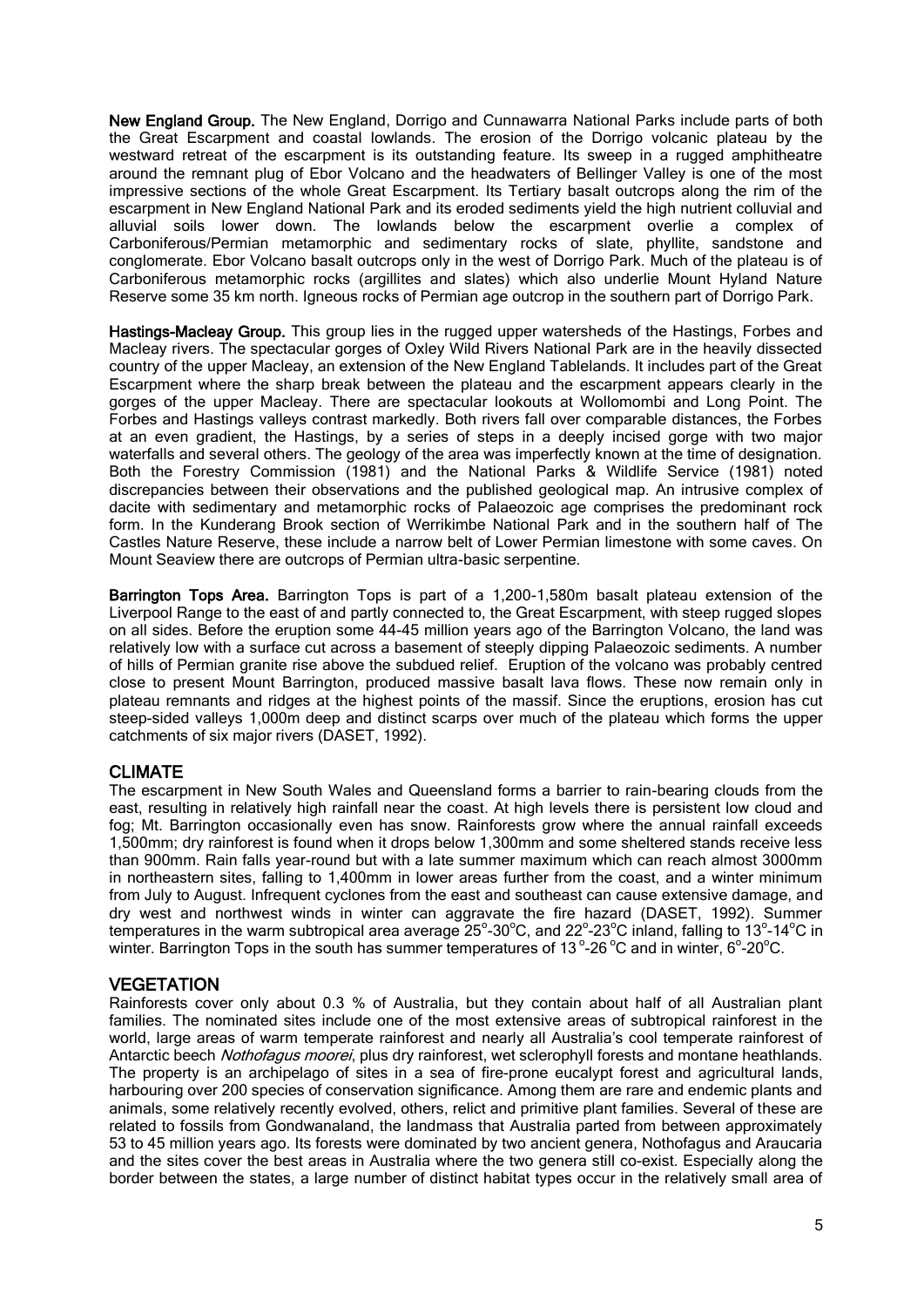the transition zone between tropical northern and temperate southern biomes. However, in many places, due to extensive past logging and clearing, major occurrences of rainforest are limited to mountain slopes, lower gulleys and valleys. A comprehensive description of vegetation types and list of the vascular plants recorded throughout the nominated sites plus a list of rare, endangered and poorly known species is given in DASET (1992).

Main Range. Cool subtropical rainforest is the major rainforest type along the Main Range but it also contains tall open forest, woodland, tall scrubland and steep rock pavements. The rainforest is virtually restricted to land above 700m on fertile basalt soils. It is notably different from the type found in the McPherson and Tweed Ranges. Some warm temperate rainforest grows in small stands on sheltered southerly slopes in the south of the region. Several tall open forest communities grow on the Main Range with many species at the northern limit of their distribution. They are dominated by eucalyptus forests along the summit and western slopes. In exposed elevations above the cliffs the mountain top is covered with Leptospermum and Prostanthera scrub, with an unusual 10m low closed forest of muttonwood Rapanea variabilis carrying a dense cover of epiphytic bryophytes. Rocky heath communities include Helichrysum lindsayanum and Wahlenbergia glabra. Two nationally endangered species *Marsdenia coronata* and *M. longiloba* occur in the property (DASET, 1992).

Focal Peak Group. Cool subtropical rainforest covers much of the western half of Mount Barney above 600m. Above 900m cool temperate rain forest grows above 900m on Mount Nothofagus and Mount Ballow, with the largest single stand of *Nothofagus moorei* in the area. Open forest communities of Eucalyptus species with many vines also grow on Mount Barney, especially the north-eastern section. Eucalyptus michaeliana has been recorded. The tall open forest with white mountain ash Eucalyptus oreades and associated montane heath shrublands is notable. These include a range of narrowly endemic and several rare and endangered species: Banksia conferta, Callitris monticola, Comesperma esulifolium, Coopernookia scabridiuscula, Helichrysum lindsayanum, H. whitei, Hibbertia monticola, Leucopogon ssp. 'Mount Barney', Plectranthus alloplectus, Pultenaea whiteana, Rulingia salviifola, Wahlenbergia scopulicola and Westringia blakeana. The vegetation in Mount Clunie Reserve is subtropical rainforest with a small stand of warm temperate rainforest, and a large stand of unlogged hoop pine Araucaria cunninghamii forest. Coachwood Ceratopetalum apetalum is absent from the warm temperate rainforest. As with the neighboring Shield Volcano group, the scenery is spectacular, with many waterfalls.

Shield Volcano Group. Warm subtropical rainforest, the most complex of rainforest types, is found at levels below 800m on basalts on Lamington Plateau and on lower mountain slopes. This area preserves the largest remaining undisturbed tract of such forest, characterised by vines, palms, ferns and tree ferns. Notable stands also grow on basalt shelves and lower slopes within the Mount Warning erosion caldera, which contains many rare and threatened species. This is dominated by white booyong Argyrodendron trifoliolatum with yellow carabeen Sloanea woollsii. As the major rainforested creeks run downstream into broader, drier valleys a floristically distinct gallery fringe develops. Between 800m and 1100m, warm subtropical rainforest is replaced by cool subtropical rainforest. In Lamington National Park, closed forests in which corkwood Ackama paniculata with pockets of coachwood Ceratopetalum apetalum dominate the canopy form in an ecotone between cool subtropical and cool temperate Nothofagus rain forest. Dry rain forest, with a discontinuous overstorey of hoop pine Araucaria cunninghamii with pinkwood Eucryphia moorei in the south, lacebark Brachychiton discolour and crows ash Flindersia australis, occurs mainly at lower altitudes, although it can extend above 700m. Many areas have been heavily logged and disturbed, but the largest unlogged stands are within the nominated property. Sclerophyll forests both wet and dry develop on drier sites, particularly where soil fertility is low and fires are not uncommon. The southernmost occurrence of Moreton Bay ash Eucalyptus tessellaris is found here.

Warm temperate rainforest, a floristically less complex type, approaches the northern limit of its distribution in the area, although there are outliers in northern Queensland. This forest is found mainly on sites that cannot support subtropical rainforest, either because of infertile acid soils on rhyolite or on windswept ridges where shallow soils and exposure to strong cool winds prevent the development of subtropical forest. Cool temperate rainforest, floristically the most simple type, is dominated by Nothofagus which reaches its northern limit in the property. Although rainforest is the major vegetation type, there are also large stands of open forest and woodlands. A number of shrub-dominated communities occur on exposed rock knolls and cliff lines. Montane heathlands contain a concentration of rare and restricted species.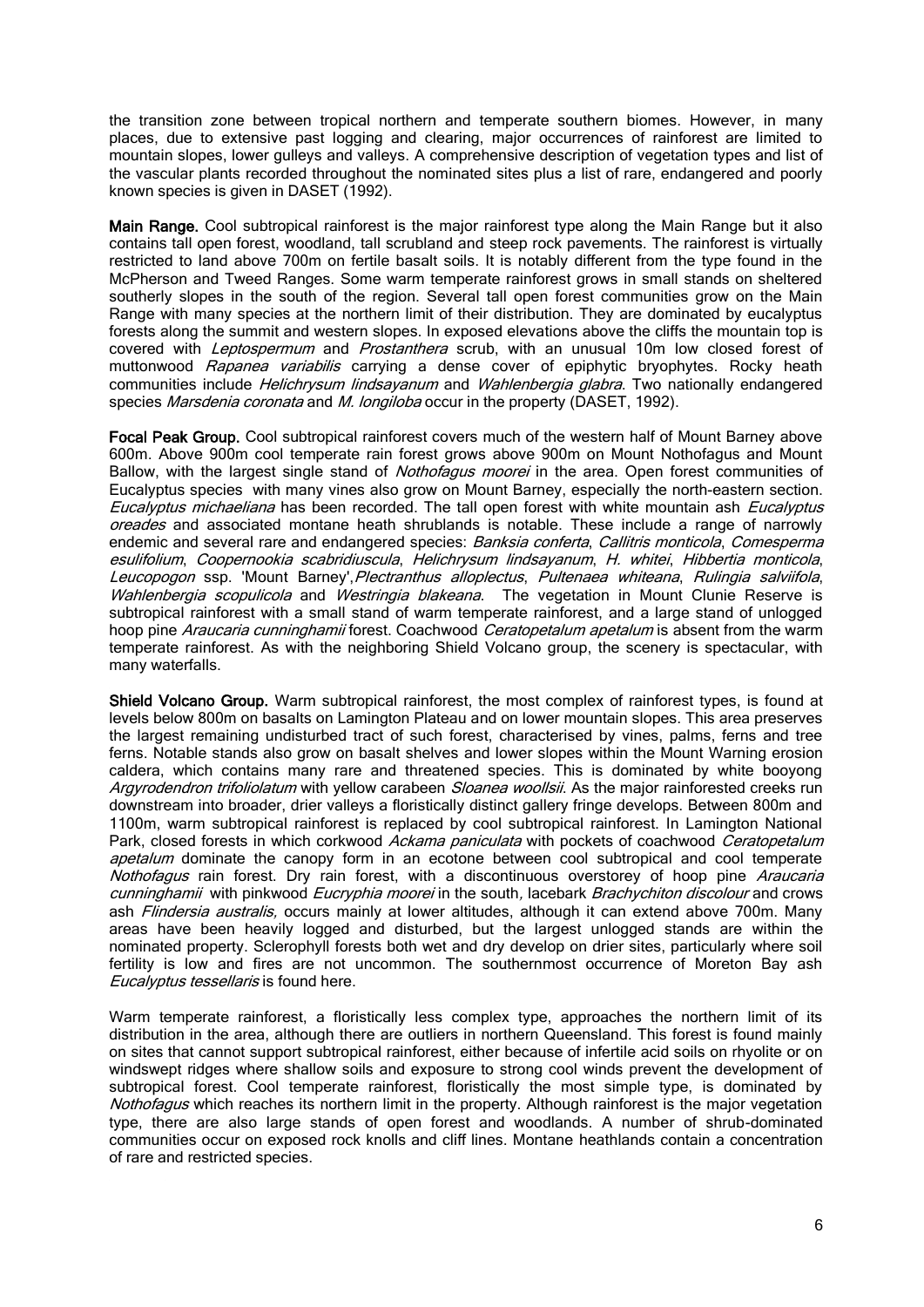Iluka Nature Reserve. The reserve contains the state's largest single stand of littoral rainforest, a distinctive coastal variant, and the least extensive of all New South Wales rainforest types. The herb layer is generally sparse. East of the rainforest on the shore dunes, is a characteristic east coast dune flora with the pioneer grass *Spinifex sericeus*. As elsewhere along the coast, the introduced weed shrub boneseed *Chrysanthemoides monilifera* is a major component. To the west, the rainforest abuts open forest of *Lophostemon - Eucalyptus* species. Its western edge may be maintained by incidental fire.

Washpool and Gibraltar Range. The outstanding feature of this area is the diversity of plant communities and its mosaic of wet sclerophyll and rainforest communities. The warm temperate rainforest of Washpool National Park is the largest rainforest wilderness in New South Wales. Small areas occur in Gibraltar Range National Park but much was logged before its dedication. Its major association is a sub alliance of coachwood *Ceratopetalum apetalum*, crabapple *Schizomeria ovata* and corkwood Ackama paniculata. Willowie Scrub in Washpool Range Park is the largest coachwood rainforest remaining in Australia and the world. Subtropical rainforest is restricted to more sheltered sites on better soils. There is a limited area of dry rainforest. Despite the very high rainfall at high altitude, cool temperate rainforest is absent. The more extensive cool subtropical rainforest associations are characterised by yellow carabeen, rose mahogany *Dysoxylum fraserianum*, black booyong Argyrodendron actinophyllum and corkwood. Stands are restricted to moist aspects in gully heads protected from fire and on deep moderately fertile soil.

Wet sclerophyll forest, frequently with a well-developed rainforest understorey, is an outstanding feature of both national parks. At high altitudes along ridges the dominant eucalypt is blackbutt Eucalyptus campanulata, with tallowwood  $E$ . microcorys, Sydney blue gum  $E$ . saligna and brush box Lophostemon confertus communities at lower levels. Wet and dry heath is restricted to steep rocky outcrops at high altitudes. Several of the heathland community species are endemic to the Gibraltar Range. Natural grasslands occupying frost hollows and sedge swamps occur on the granite of the summit of Gibraltar Range and in the southernmost part of Washpool Park.

New England Group. The two parks contain a great variety of habitats over a wide range of altitudes. Conditions on the high, cold, windswept and frequently mist-shrouded plateau margins contrast starkly with the warm sheltered environments of the lower river valleys. The two extremes have few species in common. The region is one of the four distribution centres for *Nothofagus* which predominates in cool temperate rain forest. Other vegetation types are subtropical rainforest, warm temperate rainforest, wet sclerophyll rain forest and tall open eucalypt forest, both with a considerable variety of eucalyptus species, intermediate subtropical-warm temperate rainforest, subalpine heath, extensive grasslands and swamps. A number of rare species are present, particularly in Dorrigo National Park, including fiveleaved bonewood *Bosistoa floydii* and anise myrtle *Backhousia anisata*. Mount Hyland is predominantly warm temperate rainforest.

Hastings-Macleay Group. The vegetation is extremely diverse and includes cool temperate, warm temperate, sub-tropical and dry rainforests, a range of eucalypt dominated communities as well as heath and swamp. In the cool temperate rain forest, which contains some of the largest *Nothofagus* trees in existence, there are abundant small epiphytes and often a well-developed understorey of warm temperate species. The two major warm temperate rainforest associations in the area are a coachwoodsassafras Ceratopetalum-Doryphora sub-alliance and a Ceratopetalum--Schizomeria-Argyrodendron--Sloanea sub-alliance. In Mount Seaview Nature Reserve, warm temperate rain forest at the head of Cedar Creek is notable for the absence of *Ceratopetalum*. A small stand of lowland subtropical rainforest grows in Mount Seaview Reserve but it is not abundant. The higher altitude form of subtropical rain forest, with *Sloanea woollsii* as a prominent species, is found at the heads of sheltered valleys below the plateau to the east of Forbes River.

Dry rain forest communities dominated usually by shatterwood *Backhousia sciadophora* are found in five protected gullies in Oxley Wild Rivers National Park and the Kunderang Brook section of Werrikimbe National Park. The bush-headed tree grass Xanthorrhoea australis grows in Werrikimbe, and in the steeper, rockier sections of the gorges, vine thickets grow. The Castles Reserve includes one of the few occurrences of rain forest on limestone in New South Wales (Forestry Commission, 1989). A wide variety of wet and dry sclerophyll communities is present within the reserves. The single most important commercial hardwood species in northern New South Wales is blackbutt Eucalyptus pilularis, which predominates over a range of understoreys from wet to dry sclerophyll forest. Unlogged stands are rare, but a good example of unlogged blackbutt forest is preserved in Mount Seaview Nature Reserve. The drier blackbutt community occurs at lower altitudes on the northern slopes of Mount Willi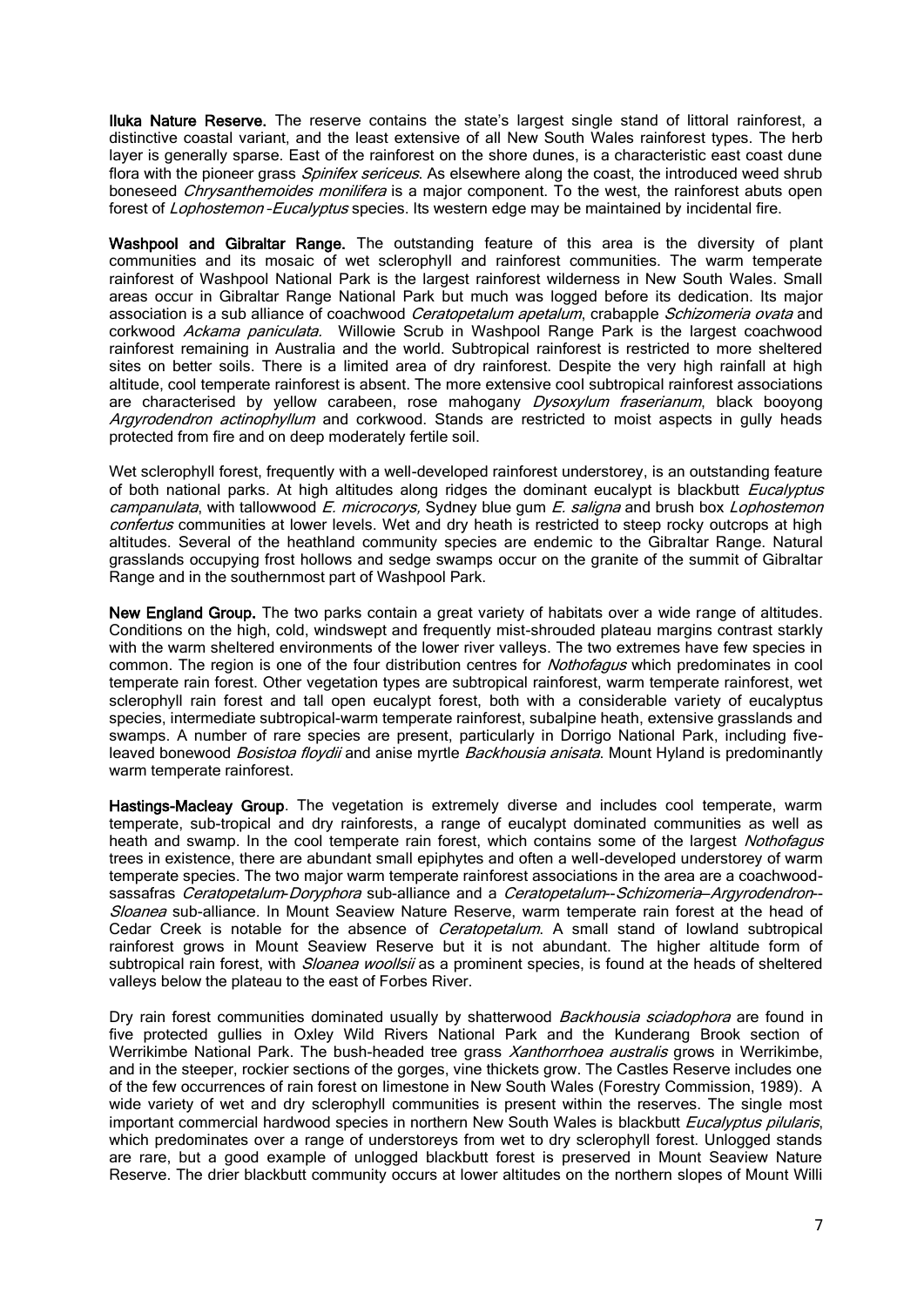Willi. The plateau supports an open forest comprising a range of eucalypts collectively referred to as New England hardwoods; also swamps, grassland, and areas of heath and scrub. Threatened or rare species found on site include pygmy cypress pine *Callitris oblonga* (VU) and the orchids *Sarcochilus* fitzgeraldii and S. hartmanii (DASET, 1992).

Barrington Tops Area. The park contains an unsurpassed mosaic of eucalypt forests and rainforest types, plus subalpine woodlands, swamps and grasslands varying with altitude, aspect, soil type, rainfall and fire regime. The major rainforest forms are cool subtropical and cool temperate, with relatively smaller areas of warm temperate rainforest. Lower altitude subtropical rain forest is well-developed on the south-eastern slopes of the plateau and on the alluvial flats of Boonabilla Creek where a very different type of subtropical rainforest has developed of colonising and late secondary successional species, indicating major disturbance in the past. The subtropical rainforest occurs up to 1,000m and contains many warm temperate rainforest species. Curiously, a normally major warm temperate rainforest species, *Ceratopetalum apetalum*, is virtually absent.

Towards the heads of the valleys subtropical elements mingle with cool temperate rain forest which is the most extensive in Australia. Barrington Tops mark the southern limit of Nothofagus moorei, with stands also occurring in Kerripit Beech Reserve. Wet sclerophyll forest types include a *Eucalyptus* saligna - E. quadrangulata association which is widespread on valley slopes and often merges with rainforest or rainforest understorey. At high altitudes, normally on more fertile soils and associated with Nothofagus, grow tall forests of Eucalyptus obliqua and E. fastigata. On drier slopes, a E. campanulata -E. biturbinata - E. canaliculata - E. propingua alliance is predominant. On the plateau, subalpine woodlands are associated with an extensive series of open swamps. Grassland balds probably of natural origin occur on the summits of a number of peaks. Barrington Tops mark the northern or southern limits of distribution of a number of species. Of scientific interest is the rare endemic Tasmanian pepper Tasmannia purpurascens, among the most primitive of living angiosperms. A recently described species, T. glaucifolia, is restricted to Barrington Tops and near Point Lookout in New England National Park. Other threatened or rare species include the orchid Dendrobium tenuissimum, Plantago cladarophylla and P. palustrisn (DASET, 1992).

#### FAUNA

Rainforests cover only about 0.3 % of Australia, but they contain about a third of Australia's species of mammals and birds. The nominated area, especially at the northern end, has a richly varied fauna of mammals, birds, reptiles and amphibians; probably also of fish and invertebrates, which for some groups is the most diverse in the country due to the large number of distinct habitats in the transition zone between tropical and temperate faunal regions. The area may historically have been a refuge for rainforest biota. More than 20 vertebrate species have the major part of their distribution in the property. Most of the vertebrate animals occur in sites throughout the nominated area. The recorded 80 species of mammals are 32% of Australia's terrestrial mammal fauna. These include the two species of monotremes, short-beaked echidna Tachyglossus aculeatus and platypus Ornithorhyncus anatinus, also 32 marsupials, 31 bats and 10 rodents. The Border Ranges have the highest concentration of marsupials in Australia. Some 30 species inhabit rainforest and wet sclerophyll forest, of which at least one-third are largely confined to them. Although no mammal species are restricted to the region it covers the major part of the distribution of the Parma wallaby Macropus parma and Hastings River mouse Pseudomys oralis (VU). Characteristic of rainforests are red-necked and red-legged pademelons Thylogale thetis and T.stigmatica, and of wet sclerophyll forests, mountain brushtail and common possums Tricosurus caninus and T. vulpecula.

Several other species have the major part of their distribution within the rain forest and wet sclerophyll forests of the region. 45 species of frog are present, 25% of Australia's total, several of which are restricted largely to the property. These include several relict species of frog: red-and yellow mountain frog Philoria kundagungan (EN), Loveridge's frog P. loveridgei (EN), sphagnum frog [P. sphagnicolus](http://quin.unep-wcmc.org/isdb/Taxonomy/tax-gs-search2.cfm?GenName=Philoria&SpcName=sphagnicolus) (EN), P. pughi (EN), P. richmondensis, (EN), Fleay's barred frog [Mixophyes fleayi](http://quin.unep-wcmc.org/isdb/Taxonomy/tax-gs-search2.cfm?GenName=Mixophyes&SpcName=fleayi) (EN), Booroolong frog Litoria booroolongensis (CR), New England tree frog [L. subglandulosa](http://quin.unep-wcmc.org/isdb/Taxonomy/tax-gs-search2.cfm?GenName=Litoria&SpcName=subglandulosa) (VU), Pearson's green tree frog [L. pearsoniana,](http://quin.unep-wcmc.org/isdb/Taxonomy/tax-gs-search2.cfm?GenName=Litoria&SpcName=pearsoniana) and the unusual hip-pocket frog [Assa darlingtoni](http://quin.unep-wcmc.org/isdb/Taxonomy/tax-gs-search2.cfm?GenName=Assa&SpcName=darlingtoni). Reptile species number over 140. Genera largely restricted to the region include Phyllurus spp. among the geckoes, Gonocephalus spinipus (borneensis?) among the dragon lizards, eight genera of skink, and Cacophis and Tropidechis spp. among the snakes (DASET, 1992). The invertebrates are highly diverse, and include many which are endemic and confined to the region. Land snail diversity is remarkably high even by world standards. Insect fauna is very rich, second only in Australia to that of the Wet Tropics of Queensland World Heritage site (DASET, 1992).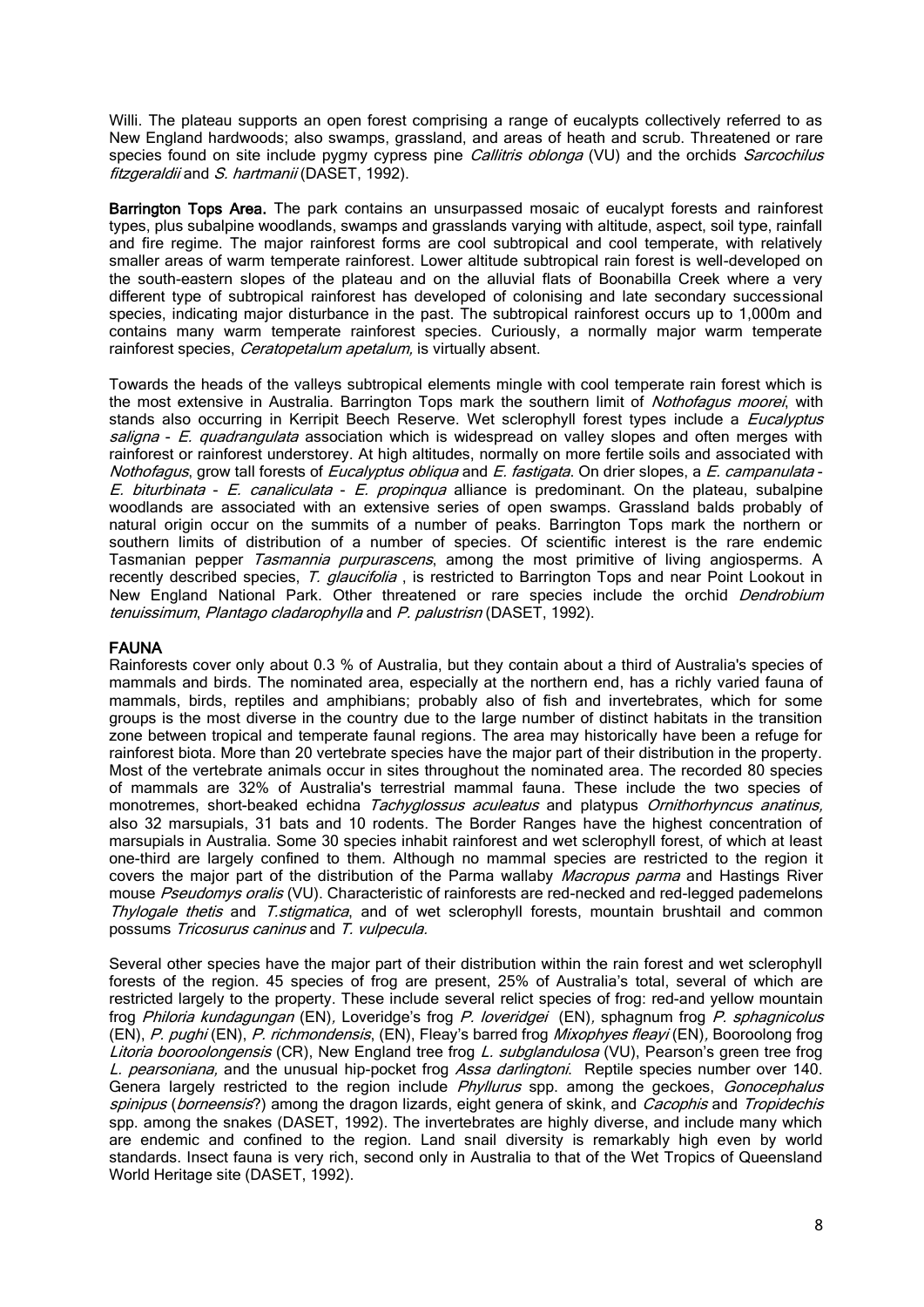The avifauna is the most diverse of any area in Australia, with 270 species, 38% of Australia's total, in 175 genera and 71 families (85% of the total). The wet sclerophyll forest of northeast New South Wales is especially rich. Of importance are members of the primitive Corvidae family: Albert's lyrebird Menura alberti (essentially confined to the Shield Volcano/Border Ranges), the superb lyrebird M. novaehollandiae and rare rufous scrub-bird [Atrichornis rufescens](http://quin.unep-wcmc.org/isdb/Taxonomy/tax-gs-search2.cfm?GenName=Atrichornis&SpcName=rufescens) (VU), both of which are members of families with only two species and endemic to Australia. Also notable are eastern bristlebird *Dasyornis* brachypterus (EN), marbled frogmouth *Podargus ocellatus*, the double-eyed fig parrot *Cyclopsitta* diophthalma coxeni, the regent and satin bowerbirds Sericulus chrysocephalus and Ptilonorhynchus violaceus, the paradise riflebird Ptiloris paradiseus and the black-breasted buttonquail Turnix melanogaster (VU). Other species are Australian brush-turkey Alectura lathami, and the monotypic endemic species wonga and topknot pigeons *Leucosarcia melanoleuca* and *Lopholaimus antarcticus*. The largest raptors are the wedge-tailed eagle Aquila audax and grey goshawk Accipiter novaehollandiae.

#### CONSERVATION VALUE

The sites contain a great diversity of largely undisturbed rainforests with endemic and rare flora and fauna. It also contains the geologically notable Shield Erosion Caldera and the Great Escarpment as outstanding examples of major stages of the earth's development and biological evolution, with important habitats for the conservation of biological diversity. The Park lies within a WWF Global 200 Eco-region, a WWF/IUCN Centre of Plant Diversity and a BirdLife-designated Endemic Bird Area

#### CULTURAL HERITAGE

Aboriginal use of the subtropical rainforests may have started about 9,000 to 10,000 years ago. Huntergatherers used them as one of a number of habitats within their tribal range, more for gathering food. than to live in. Excavations at Terrania Creek cave showed this was done in Nightcap Park 4,000 years ago. On the southern rim of the Mount Warning crater, rhyolite cliffs were undercut and formed rock shelters. And in the New England-Dorrigo region, people may have visited the tablelands in summer. These activities caused very minor disturbance to the ecosystem. In contrast, the use of fire as a land management tool had more drastic consequences; the rainforest boundaries documented in early historic records may have resulted from such traditional management practices. Some of the main geographical features of the Border Ranges and other areas are regarded as sacred by Aboriginal communities.

Western penetration of the area began around the middle of the 19th century and in the ensuing 130 years until about 1970, it is estimated that three-quarters of the rainforests of New South Wales were destroyed by fire as much as for timber. Hoop pine *Araucaria cunninghamii* and the low altitude warm subtropical rainforests were the most targeted for timber and land clearance for dairy farms. Other trees taken were red cedar and giant *Toona australis* and T.ciliata, white beech Gmelina leichhardtii, rose mahogany Dysoxylum fraseranum, native teak Flindersia australis and coachwood Ceratopetalum apetalum (DASET, 1992; CERRA, 2000).

#### LOCAL HUMAN POPULATION

The area was most extensively cleared between 1920 and 1960 when the need for conservation began to taken more seriously. The boundaries of the present sites generally adjoin public or private forests, and on the plateaus, pastureland. But since their designation, the reserves have no permanent residents. However, native title claims have been registered for five Aboriginal groups of which the Gidhabul and Bunjulung Nations in the Queensland border sites are the most extensive (CERRA, 2000).

#### VISITORS AND VISITOR FACILITIES

Queensland and New South Wales annually receive some I.4 million and 0.6 million visitors per year respectively. In 1986 estimated figures for annual visitor attendance were: Dorrigo National Park, 64,000, New England National Park, 47,000 with Mount Hyland Nature Reserve, 400. Both national parks have visitor centres and Dorrigo has long been long one of the two most heavily visited of the parks. In 1986, Mt. Warning had 49,500 visitors, Nightcap Park, 29,500, Border Ranges, 15,100, Limpinwood, 100 and Numinah 100. Barrington Tops is a popular location and the Natural Bridge section of Springbrook National Park has long been heavily used. The variety of parks and reserves permits a wide range of visitor activities, and facilities are provided for forms of recreation from adventure tourism and wildlife tracking to picnicking. Bushwalking, camping, off-road driving, birdwatching, ecotourism, self-guided and educational tours are popular. Washpool/Gibraltar Range has good visitor facilities. Access roads, picnic grounds and information brochures and limited basic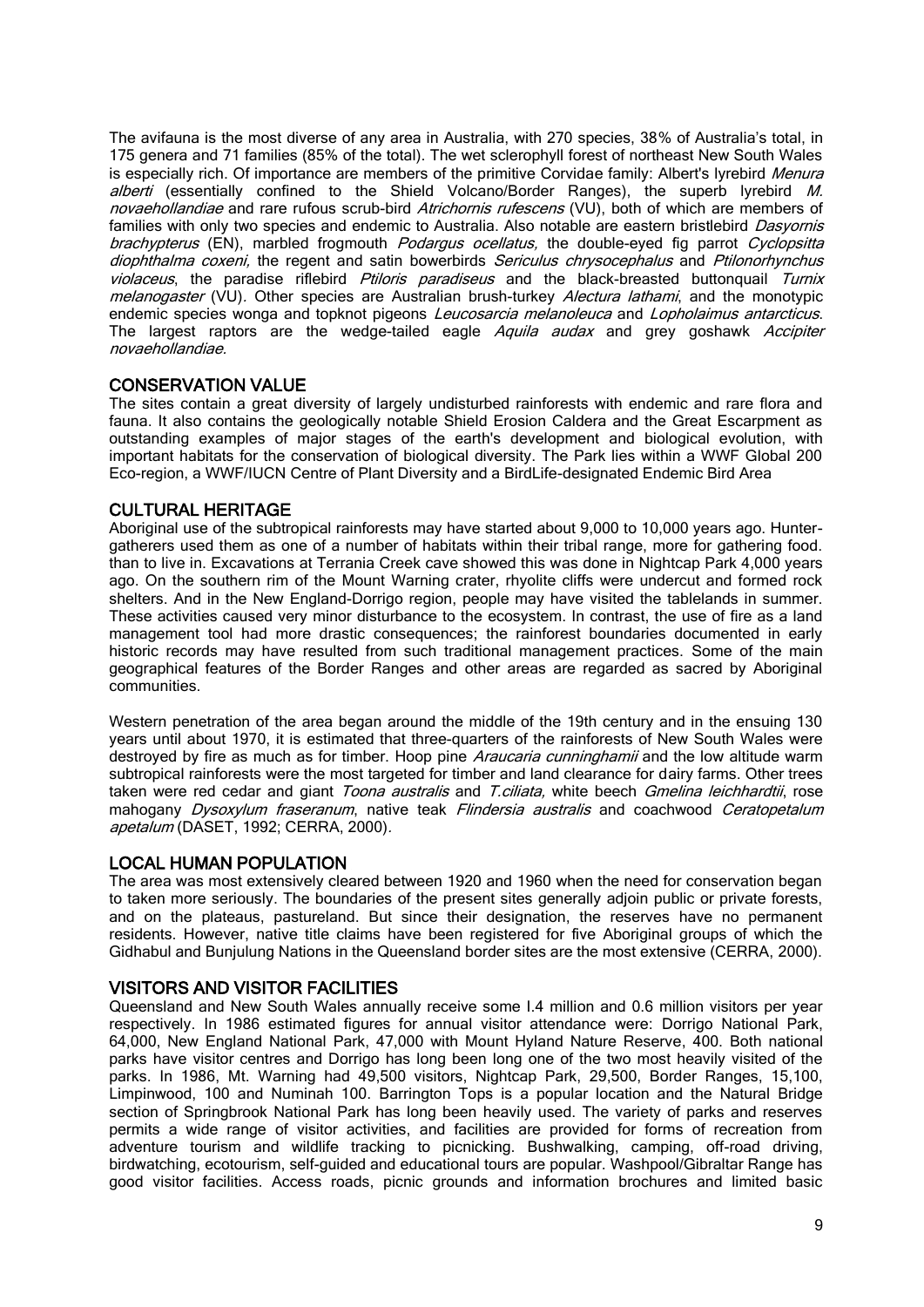camping facilities are available at many sites though there is a need to develop a better infrastructure for tourism (CERRA, 2000). There is accommodation in several of the surrounding towns.

#### SCIENTIFIC RESEARCH AND FACILITIES

Early colonial administrators employed official botanists to record and document the resources of the continent including the rain forests. More recent surveys of rain forest fauna, particularly reptiles and amphibians, were made in rain forests of New South Wales in the 1990s (DASET, 1992; 1993). Surveys and research on a wide range of subjects have been undertaken by several institutions beside the National Parks & Wildlife Service: the Commonwealth Scientific and Industrial Research Organisation, the Australian Museum and the Universities of New England, Queensland, New South Wales and Sydney. Each year in the 2000s some 200-300 scientific and technical studies are undertaken, and a number of discoveries have been made. Each relevant park agency reports on monitoring indices such as vegetation mapping, species-specific and flora/fauna community projects, visitor numbers and bush campsite numbers (CERRA, 2000).

#### MANAGEMENT

The sites are administered by the New South Wales and Queensland National Parks Services under the Environmental Protection Agency and the National Parks & Wildlife Act of 1974 amended 2001, and the Wilderness Act of 1987; also the Environment Protection & Biodiversity Conservation Act (1999); the Nature Conservation Act (1992); the Rural Lands Protection Act (1985); and Forestry Act (1959). National parks are managed for protection of all their aspects, public appreciation, ecologically sustainable recreation, and research. In Nature Reserves, the care, study and appreciation of wildlife are more important than recreation facilities. In Wildernesses the aims are to restore and protect the areas' unmodified condition. Flora Reserves in new South Wales, administered by the State Forest Service, strictly protect reference stands of particularly interesting native flora. In Queensland the noncommercial State Forests are managed by the Department of Natural Resources which permits some public access and activity within clearly defined local areas.

The property is well maintained. Changes in tenure, particularly of adjacent properties, have enhanced the protection of the sites though there is need for coordinated management and better enforcement to manage key threats. The Technical & Scientific Advisory Committee has drawn up a strategy for research and monitoring which aims to review and update World Heritage values in each reserve as necessary, to make baseline studies, undertake and support research into patterns of visitor use and impacts, and to report regularly. Implementation of the Strategic Overview with both the Community and Technical & Scientific Advisory Committees, coordination of management and research, consultation with and involvement of indigenous people are all important to maintain and enhance the natural and cultural values of the sites.

Management plan strategies differ slightly between the two states (CERRA, 2000; UNESCO, 2002).

| Date              | <b>Site</b>                     | Management                                   | <b>Notes</b>                    |  |
|-------------------|---------------------------------|----------------------------------------------|---------------------------------|--|
| <b>MAIN RANGE</b> |                                 |                                              |                                 |  |
| 1994              | Main Range National Park        | Management Strategy in preparation<br>(2002) |                                 |  |
| 1994              | Mount Mistake National Park     | Management Strategy in preparation<br>(2000) | Northernmost<br>protected area  |  |
| 1994              | <b>Gambubal State Forest</b>    | No plan beyond planning processes<br>(1996)  |                                 |  |
| 1994              | Goomburra State Forest          | No plan beyond planning processes<br>(1996)  |                                 |  |
| 1994              | Acacia Plateau Flora Reserve    | Working Plan approved                        | Not in WHC list<br>by that name |  |
| 1994              | <b>Killarney State Forest</b>   | Management Strategy in preparation<br>(2000) |                                 |  |
| 1994              | <b>Teviot State Forest</b>      | Management Strategy in preparation<br>(2000) |                                 |  |
| 1994              | Emu Vale State Forest           | No plan beyond planning processes<br>(1996)  |                                 |  |
| 1994              | <b>Spicers Gap State Forest</b> | No plan beyond planning processes            |                                 |  |
| 1994              | Wilsons Peak Flora Reserve      | Working Plan approved                        | lin National Park?              |  |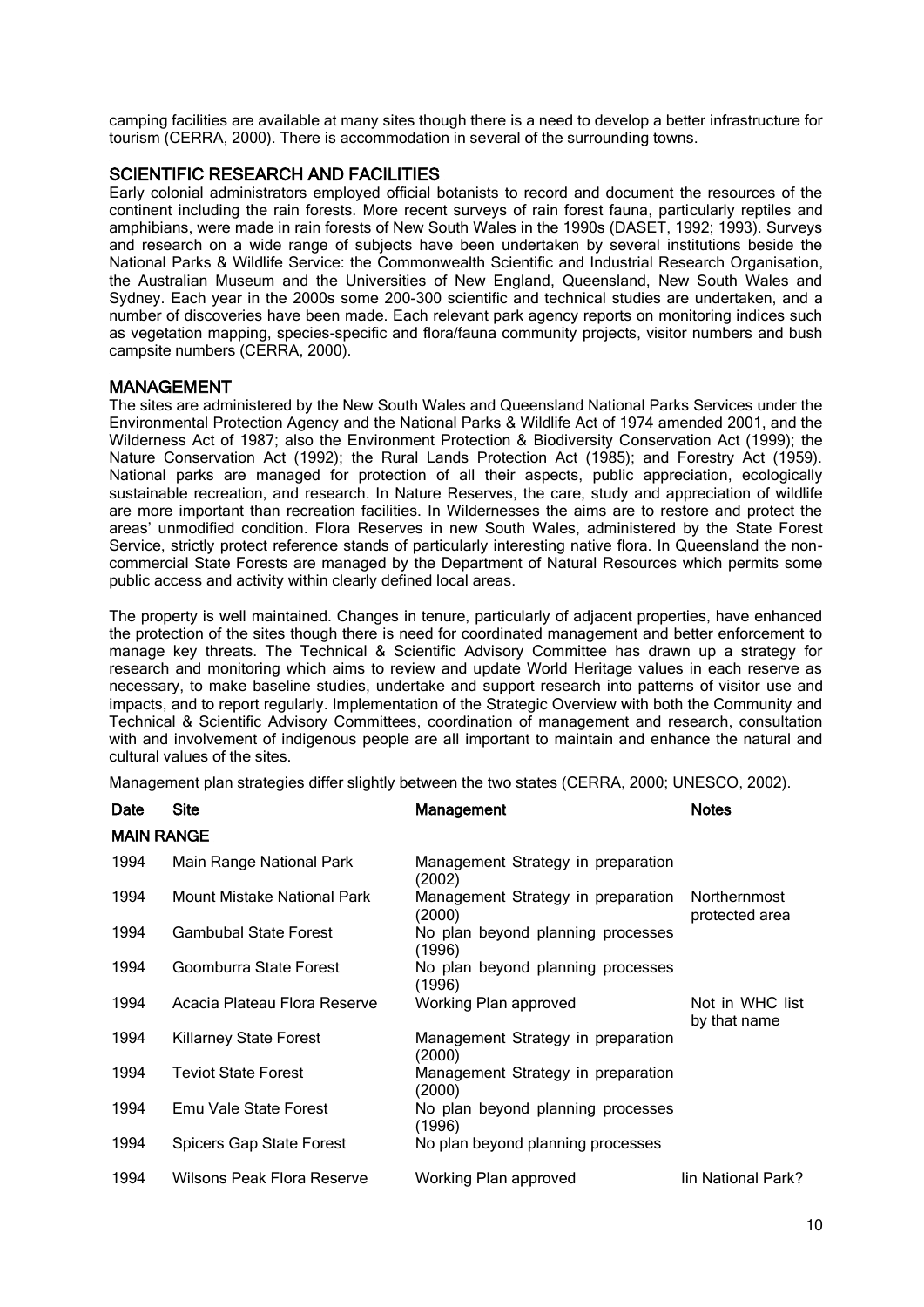| 1994 | <b>Gilbert State Forest</b>                             | Management Strategy in preparation<br>(2000)                        |                                         |
|------|---------------------------------------------------------|---------------------------------------------------------------------|-----------------------------------------|
| 1994 | Koreelah National Park                                  | Management Strategy in preparation                                  |                                         |
| 1994 | <b>Alford Forest Reserve</b>                            | (2000)<br>No plan beyond planning processes<br>(1996)               | Omitted from<br><b>WHC list</b>         |
|      | <b>FOCAL PEAK GROUP</b>                                 |                                                                     |                                         |
| 1994 | <b>Mount Barney National Park</b>                       | Management Strategy in preparation<br>(2002)                        |                                         |
| 1994 | <b>Tooloom National Park</b>                            | Management Plan adopted 2000                                        |                                         |
| 1994 | <b>Toonumber National Park</b>                          | Draft Management Plan<br>exhibited 2002                             |                                         |
| 1994 | <b>Burnett Creek State Forest</b>                       | No plan: planning                                                   |                                         |
| 1994 | Cambridge Plateau Flora<br>Reserve in Richmond Range NP | processes only<br>Draft Management Plan<br>exhibited 2002           | Richmond<br>Range NP not<br>on WHC list |
| 1994 | <b>Cronan Creek State Forest</b>                        | No plan beyond planning                                             |                                         |
| 1986 | Mt. Nothofagus Flora Reserve                            | processes (1996)<br>Working Plan approved 1987                      |                                         |
| 1994 | <b>Mount Clunie National Park</b>                       | Working Plan approved 1987. Draft                                   |                                         |
| 1994 | <b>Captains Creek Nature Reserve</b>                    | Management Plan in preparation<br>Working Plan approved 1987. Draft |                                         |
| 1994 | Palen Creek State Forest                                | Management Plan in preparation<br>No plan beyond planning processes |                                         |
| 1994 | Mallanganee National Park                               | (1996)<br>Draft Management Plan exhibited                           |                                         |
| 1994 | <b>Telemon Environmental Park</b>                       | 2002                                                                |                                         |
| 1994 | <b>Bungdoozle Flora Reserve</b>                         | Working Plan approved 1987                                          |                                         |
| 1994 | Rabbit Board Paddock Reserve                            |                                                                     |                                         |
| 1994 | Turtle Rock Environmental Park                          |                                                                     |                                         |
| 1994 | Prisons Purposes land                                   |                                                                     |                                         |
| 1994 | <b>Tooloom Scrub Flora Reserve</b>                      | Working Plan approved 1987                                          |                                         |
|      | <b>SHIELD VOLCANO GROUP</b>                             |                                                                     |                                         |
| 1986 | <b>Border Ranges National Park</b>                      | New joint four-unit draft Management<br>Plan exhibited 2001.        | Contains<br>wilderness area             |
| 1986 | Limpinwood Nature Reserve                               | "                                                                   |                                         |
| 1986 | <b>Nightcap National Park</b>                           | ,,                                                                  |                                         |
| 1986 | <b>Numinbah Nature Reserve</b>                          | "                                                                   |                                         |
| 1994 | Springbrook National Park                               | Draft Management Plan exhibited                                     | Contains                                |
| 1986 | <b>Mount Warning National Park</b>                      | 1999. Final plan in preparation.<br>New joint Management            | wilderness area                         |
| 1994 | Mount Chinghee National Park                            | plan exhibited 2001                                                 |                                         |
| 1994 | Lamington National Park                                 | Draft Management Plan exhibited<br>1999. Final plan in preparation. | Established<br>1915                     |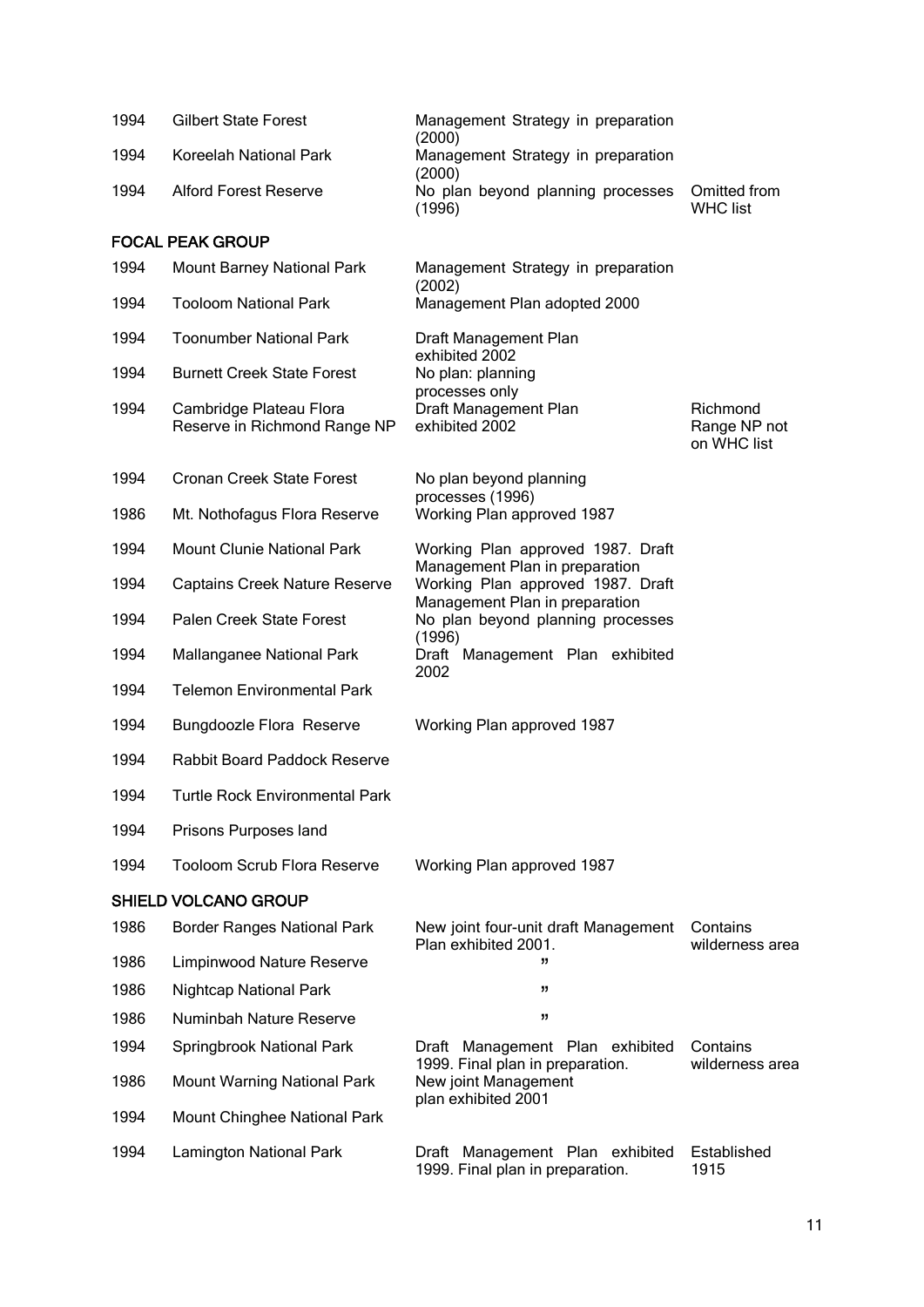| 1994 | Amaroo Flora Reserve                   | Working Plan approved 1987                                                                  |                                                |
|------|----------------------------------------|---------------------------------------------------------------------------------------------|------------------------------------------------|
| 1999 | Mebbin Lagoons Flora Reserve           | New joint Management plan exhibited<br>2001                                                 |                                                |
|      | <b>WASHPOOL &amp; GIBRALTAR RANGE</b>  |                                                                                             |                                                |
| 1986 | <b>Washpool National Park</b>          | New joint Management Plan in                                                                | Contains                                       |
| 1986 | Gibraltar Range National Park          | preparation<br>,,                                                                           | wilderness area<br>Contains<br>wilderness area |
|      | <b>ILUKA NATURE RESERVE</b>            |                                                                                             |                                                |
| 1986 | Iluka Nature Reserve                   | Management Plan adopted 1997                                                                |                                                |
|      | <b>NEW ENGLAND GROUP</b>               |                                                                                             |                                                |
| 1986 | <b>New England National Park</b>       | Management Plan adopted 1990                                                                | Contains                                       |
| 1986 | Dorrigo National Park                  | Management Plan adopted 1998                                                                | wilderness area<br>Established<br>1927         |
| 1986 | Mount Hyland Nature Reserve            |                                                                                             |                                                |
| 1994 | <b>Cunnawarra National Park</b>        | Draft Management Plan in<br>preparation                                                     |                                                |
|      | <b>HASTINGS-MACLEAY GROUP</b>          |                                                                                             |                                                |
| 1994 | <b>Oxley Wild Rivers National Park</b> | Draft Management Plan exhibited<br>2002                                                     | Contains<br>wilderness area                    |
| 1986 | <b>Werrikimbe National Park</b>        | Draft Management Plan in<br>preparation                                                     | Contains<br>wilderness area                    |
| 1994 | The Castles Nature Reserve             | Draft Management Plan exhibited                                                             |                                                |
| 1986 | <b>Mount Seaview Nature Reserve</b>    | Draft Management Plan exhibited                                                             |                                                |
| 1986 | Willi Willi National Park              | Working Plan approved. Draft<br>Management Plan in preparation                              | Formerly Banda<br>Banda Flora<br>Reserve       |
| 1994 | Fenwicks Scrub Flora Reserve           |                                                                                             |                                                |
|      | <b>BARRINGTON TOPS AREA</b>            |                                                                                             |                                                |
| 1986 | <b>Barrington Tops National Park</b>   | Draft Management Plan exhibited<br>1989. Co-managed with Hunter<br><b>Water Corporation</b> | Contains<br>wilderness area                    |
|      | Mount Royal National Park              |                                                                                             | Omitted from<br><b>WHC list</b>                |
| 1994 | Kerripit Beech Flora Reserve           | Working Plan approved 1987                                                                  |                                                |

1994 Jerusalem Creek Flora Reserve

## MANAGEMENT CONSTRAINTS

The major biological threats to the sites are the uncontrolled use of fire, invasion by pest species including weeds, feral animals and fungal pathogens, biodiversity loss, and the consequences of global climate change. Some instances are: feral pigs on the Main Range, the spread of broom in the open forests and grasslands of Barrington Tops, invasion of Iluka Nature Reserve by boneweed, and of Dorrigo National Park by mist flower, kahill ginger and madeira vine. The major social threats to the sites are inappropriate tourist and commercial activities and infrastructure, incompatible residential and tourist development on adjoining properties, diversity in local government zoning policies which cause inconsistent planning, and the increasing pressures from population and urbanization. Visitor pressure became a problem in parts of Lamington and Springbrook National Parks as early as the 1990s (DASET, 1993).